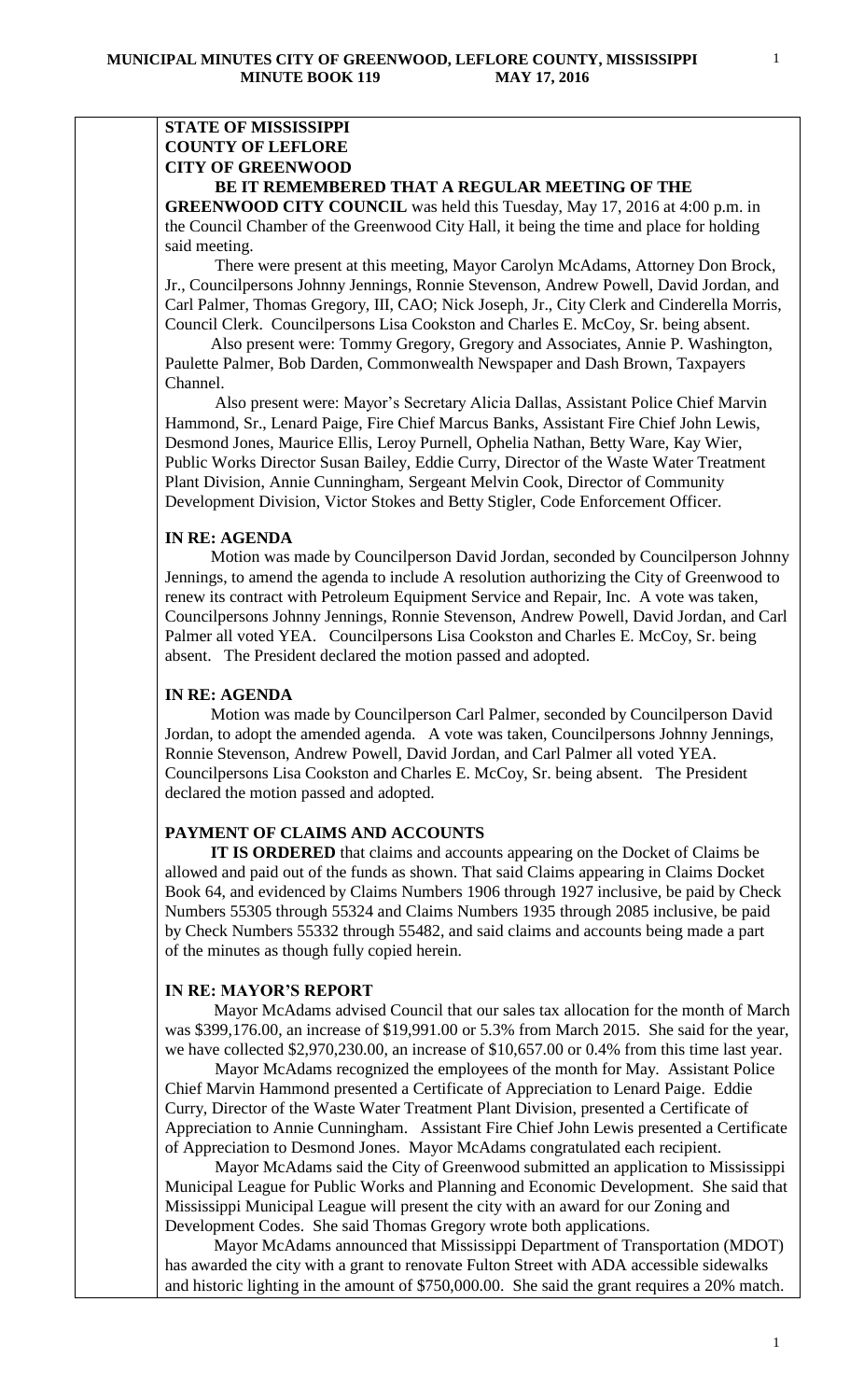She said the city will apply for the remainder of the grant.

 Mayor McAdams advised Council that Brantley Snipes had invited Council to a ribbon cutting at her new office on the corner of Church and Washington (Old Bank of Commerce Drive Through) on June 7, 2016 after the council meeting.

 Mayor McAdams announced that the Greenwood Farmers Market starts May 28, 2016 through September 24, 2016 at the Old Depot on Howard Street.

 Mayor McAdams said Susan Bailey and Betty Stigler will speak at this time regarding public works issues with illegal dumping. Susan Bailey and Betty Stigler addressed the Council at this time. Susan said she had a few pictures of illegal dumping to show the Council. She showed Council several pictures of illegal dumping of building materials and tires and illegal dumping in Broad Street Park. Bailey said that the tires can be taken to the barnyard on Sergeant Cooley Avenue; if closed leave on the parking lot. Betty Stigler stated that calls from citizens would be great. Council discussed this issue further. Councilperson Jordan said the police department needed to issue more tickets on this matter and to address abandoned vehicles. He said the whole city needs to be clean. Councilperson Andrew Powell suggested that a reward be given for information on illegal dumping. Attorney Brock stated that Crime Stoppers is a good opportunity to report illegal dumping. Susan Bailey addressed litter in the parks. She asked citizens to please clean up the areas after use. She said no alcohol or vehicles are allowed in the parks.

 Councilperson David Jordan announced three events taking place in the city; a group of students from the University of Indiana on May 25, a group of Westpoint Cadets from New York on May 30, and James Meredith and Charles Evers, 50<sup>th</sup> March Anniversary Celebration June 16, from 9:00 a.m. until noon.

### **IN RE: PUBLIC AGENDA -NONE**

#### **IN RE: POLICY ISSUES AGENDA –NONE**

### **IN RE: ROUTINE AGENDA IN RE: CONSENT AGENDA IN RE: MINUTES**

 Motion was made by Councilperson Carl Palmer, seconded by Councilperson David Jordan, to adopt the minutes of the May 3, 2016 City Council meeting. A vote was taken, Councilpersons Johnny Jennings, Ronnie Stevenson, Andrew Powell, David Jordan, and Carl Palmer all voted YEA. Councilpersons Lisa Cookston and Charles E. McCoy, Sr. being absent. The President declared the motion passed and adopted.

**ORDER OF THE CITY COUNCIL RECEIVING THE PRIVILEGE LICENSES REPORT OF THE CITY CLERK FOR THE MONTH OF APRIL, 2016 - Adopted Unanimously**

**ORDER OF THE CITY COUNCIL RECEIVING THE FINANCIAL REPORT OF THE CITY CLERK FOR THE MONTH OF APRIL, 2016 - Adopted Unanimously**

**A RESOLUTION AUTHORIZING A DONATION IN THE AMOUNT OF \$3,000 TO DELTA STREETS MINISTRIES - Adopted Unanimously**

**A RESOLUTION APPROVING THE ACCEPTANCE OF BIDS FOR VARIOUS COMMODITIES AND SUPPLIES - Adopted Unanimously**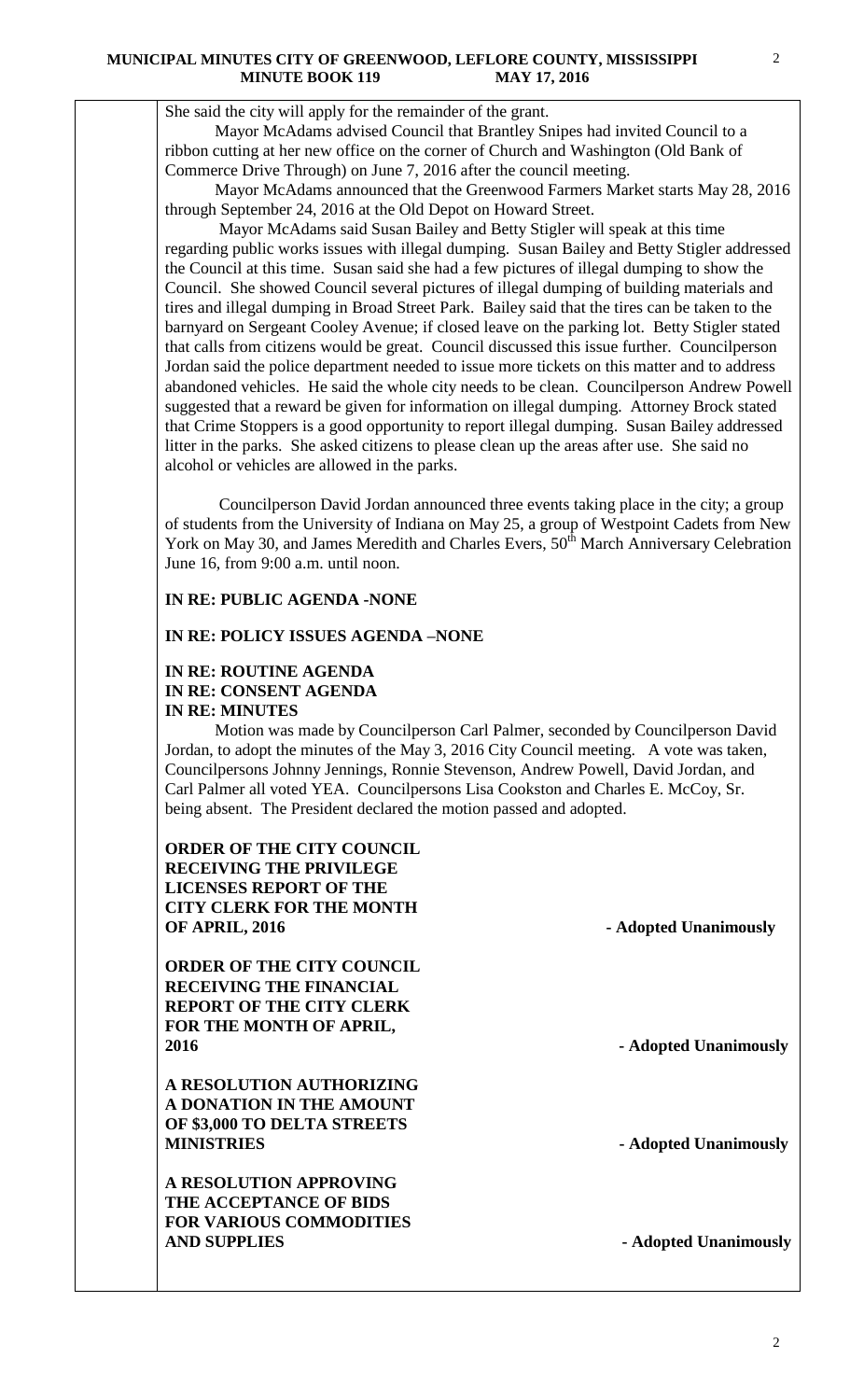| A RESOLUTION OF THE CITY                                                                       |                       |
|------------------------------------------------------------------------------------------------|-----------------------|
| <b>COUNCIL ACCEPTING THE BID</b>                                                               |                       |
| OF UNIFIRST CORPORATION                                                                        |                       |
| TO PROVIDE UNIFORMS FOR                                                                        |                       |
| THE PUBLIC WORKS DEPARTMENT<br>- Adopted Unanimously                                           |                       |
| <b>RESOLUTION AUTHORIZING</b>                                                                  |                       |
| THE LEASE AND THE EXECUTION                                                                    |                       |
| OF A LEASE AGREEMENT WITH                                                                      |                       |
| <b>MEMPHIS COMMUNICATIONS</b>                                                                  |                       |
| FOR AN IN360 DIGITAL POSTAGE                                                                   |                       |
| <b>SYSTEM</b><br>- Adopted Unanimously                                                         |                       |
|                                                                                                |                       |
| A RESOLUTION AUTHORIZING                                                                       |                       |
| THE ADVERTISEMENT FOR                                                                          |                       |
| <b>SEALED BIDS FOR THE</b>                                                                     |                       |
| <b>PURCHASE OF UNIFORMS FOR</b>                                                                |                       |
| THE CITY OF GREENWOOD                                                                          |                       |
| <b>FIRE DEPARTMENT AND POLICE</b>                                                              |                       |
| <b>DEPARTMENT</b><br>- Adopted Unanimously                                                     |                       |
|                                                                                                |                       |
| AN ORDER REVISING THE BUDGET<br>FOR THE FISCAL YEAR 2015-2016                                  |                       |
| <b>AS AUTHORIZED BY CHAPTER 519</b>                                                            |                       |
| OF LAWS OF MISSISSIPPI FOR 1985.                                                               |                       |
| <b>WHEREAS</b> , provisions of Chapter 519 of the Laws of Mississippi of 1985, as              |                       |
| amended, municipal budgets for fiscal year may be revised under circumstances as set forth     |                       |
| therein and;                                                                                   |                       |
| <b>WHEREAS</b> , it affirmatively appears that there remains in certain funds an               |                       |
| unexpended sum not needed or expected to be needed for the purpose or purposes for which       |                       |
| it was appropriated in said budget and that the same should be transferred to another code     |                       |
| where needed.                                                                                  |                       |
| <b>IT IS THEREFORE, ORDERED</b> that the budget for the fiscal year beginning                  |                       |
| October 1, 2015 and ending September 30, 2016, be and the same is hereby revised and           |                       |
| amended so as to make the following changes, to wit:                                           |                       |
|                                                                                                |                       |
| It is requested that the budget for the Park Maintenance Division (a division of the Public    |                       |
| Works Department), for fiscal year ending September 30, 2016, be amended and changed           |                       |
| as follows, to wit:                                                                            |                       |
| <b>Account Number</b><br>Description<br><b>Current Budget</b><br>Increase<br>Decrease          | <b>Revised Budget</b> |
| 001-341-540<br>Fuel & lub<br>\$30,000.00<br>\$3,500.00                                         | \$26,500.00           |
| 001-341-635<br>Equip maint<br>14,098.00<br>\$3,500.00                                          | 17,598.00             |
|                                                                                                |                       |
| This budget adjustment constitutes a transfer of funds only and does not increase nor decrease |                       |
| the overall total for the Public Works Department. Thank you for your attention and response   |                       |
| to this matter.                                                                                |                       |
| Respectively Submitted,                                                                        |                       |
| <b>Susan Bailey</b>                                                                            |                       |
| <b>Public Works Director</b>                                                                   |                       |
| SB:gl                                                                                          |                       |
| The above and foregoing order having first been reduced to writing was considered              |                       |
| section by section and then as a whole, having been introduced by Councilperson Carl           |                       |
| Palmer, was duly seconded for adoption by Councilperson David Jordan, and upon a vote          |                       |
| being called received the following vote:                                                      |                       |
|                                                                                                |                       |
|                                                                                                |                       |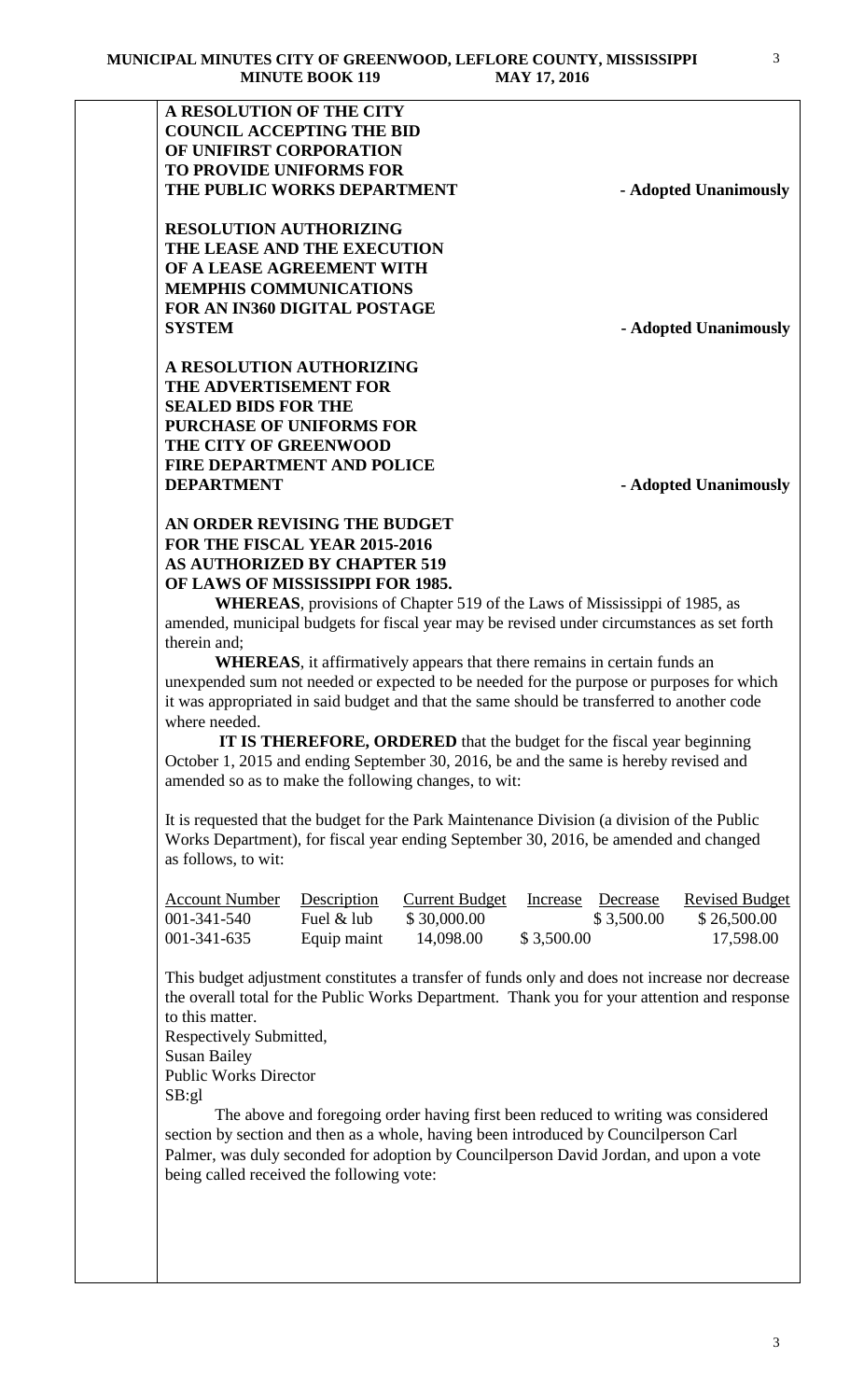#### **MUNICIPAL MINUTES CITY OF GREENWOOD, LEFLORE COUNTY, MISSISSIPPI MINUTE BOOK 119 MAY 17, 2016**

|                                                                                                                                                                                | <b>COUNCILPERSON</b>                                                                                                                                                                                                                                                                                                                                                                                                                                                                                                                             | <b>YEA</b>                                              | <b>NAY</b>                           |                 |                             |
|--------------------------------------------------------------------------------------------------------------------------------------------------------------------------------|--------------------------------------------------------------------------------------------------------------------------------------------------------------------------------------------------------------------------------------------------------------------------------------------------------------------------------------------------------------------------------------------------------------------------------------------------------------------------------------------------------------------------------------------------|---------------------------------------------------------|--------------------------------------|-----------------|-----------------------------|
|                                                                                                                                                                                | Johnny Jennings                                                                                                                                                                                                                                                                                                                                                                                                                                                                                                                                  | X                                                       |                                      |                 |                             |
| Lisa Cookston                                                                                                                                                                  |                                                                                                                                                                                                                                                                                                                                                                                                                                                                                                                                                  | Absent                                                  |                                      |                 |                             |
|                                                                                                                                                                                | Ronnie Stevenson                                                                                                                                                                                                                                                                                                                                                                                                                                                                                                                                 | X                                                       |                                      |                 |                             |
|                                                                                                                                                                                | Charles E. McCoy, Sr.                                                                                                                                                                                                                                                                                                                                                                                                                                                                                                                            | Absent                                                  |                                      |                 |                             |
|                                                                                                                                                                                | <b>Andrew Powell</b>                                                                                                                                                                                                                                                                                                                                                                                                                                                                                                                             | X                                                       |                                      |                 |                             |
| David Jordan                                                                                                                                                                   |                                                                                                                                                                                                                                                                                                                                                                                                                                                                                                                                                  | X                                                       |                                      |                 |                             |
| Carl Palmer                                                                                                                                                                    |                                                                                                                                                                                                                                                                                                                                                                                                                                                                                                                                                  | X                                                       |                                      |                 |                             |
|                                                                                                                                                                                | The President of the Council then declared the motion passed and adopted this the                                                                                                                                                                                                                                                                                                                                                                                                                                                                |                                                         |                                      |                 |                             |
| 17th day of May, 2016.                                                                                                                                                         |                                                                                                                                                                                                                                                                                                                                                                                                                                                                                                                                                  |                                                         |                                      |                 |                             |
| RONNIE STEVENSON                                                                                                                                                               |                                                                                                                                                                                                                                                                                                                                                                                                                                                                                                                                                  |                                                         |                                      |                 |                             |
|                                                                                                                                                                                | PRESIDENT OF THE COUNCIL                                                                                                                                                                                                                                                                                                                                                                                                                                                                                                                         |                                                         |                                      |                 |                             |
|                                                                                                                                                                                |                                                                                                                                                                                                                                                                                                                                                                                                                                                                                                                                                  |                                                         | CAROLYN MCADAMS, MAYOR               |                 |                             |
| ATTEST:                                                                                                                                                                        |                                                                                                                                                                                                                                                                                                                                                                                                                                                                                                                                                  |                                                         |                                      |                 |                             |
| CINDERELLA M. MORRIS,                                                                                                                                                          |                                                                                                                                                                                                                                                                                                                                                                                                                                                                                                                                                  |                                                         |                                      |                 |                             |
| <b>DEPUTY CLERK</b>                                                                                                                                                            |                                                                                                                                                                                                                                                                                                                                                                                                                                                                                                                                                  |                                                         |                                      |                 |                             |
|                                                                                                                                                                                |                                                                                                                                                                                                                                                                                                                                                                                                                                                                                                                                                  |                                                         |                                      |                 |                             |
|                                                                                                                                                                                | It is requested that the budget for the Office of Human Resources for the fiscal year ending<br>September 30, 2016, be amended and changed as follows, to wit:                                                                                                                                                                                                                                                                                                                                                                                   |                                                         |                                      |                 |                             |
|                                                                                                                                                                                |                                                                                                                                                                                                                                                                                                                                                                                                                                                                                                                                                  |                                                         |                                      |                 |                             |
| <b>ACCOUNT</b>                                                                                                                                                                 | <b>DESCRIP</b>                                                                                                                                                                                                                                                                                                                                                                                                                                                                                                                                   | <b>CURRENT</b>                                          | <b>INCR</b>                          | <b>DECR</b>     | <b>REVISED</b>              |
| <b>NUMBER</b>                                                                                                                                                                  |                                                                                                                                                                                                                                                                                                                                                                                                                                                                                                                                                  | <b>BUDGET</b>                                           |                                      |                 | <b>BUDGET</b>               |
| 001-080-607                                                                                                                                                                    | <b>BONDS</b>                                                                                                                                                                                                                                                                                                                                                                                                                                                                                                                                     | 350.00                                                  | 50.00                                |                 | 400.00                      |
| 001-080-600                                                                                                                                                                    | DRUG & ALCOHOL                                                                                                                                                                                                                                                                                                                                                                                                                                                                                                                                   | 3,255.00                                                |                                      | 50.00           | 3,205.00                    |
| Respectfully Submitted,<br>Regina Rich<br>Director of Human Resources<br>Lisa Cookston<br>David Jordan<br>Carl Palmer<br>17th day of May, 2016.<br>RONNIE STEVENSON<br>ATTEST: | The above and foregoing order having first been reduced to writing was considered<br>section by section and then as a whole, having been introduced by Councilperson Carl<br>Palmer, was duly seconded for adoption by Councilperson David Jordan, and upon a vote<br>being called received the following vote:<br><b>COUNCILPERSON</b><br>Johnny Jennings<br>Ronnie Stevenson<br>Charles E. McCoy, Sr.<br><b>Andrew Powell</b><br>The President of the Council then declared the motion passed and adopted this the<br>PRESIDENT OF THE COUNCIL | <b>YEA</b><br>X<br>Absent<br>X<br>Absent<br>X<br>X<br>X | <b>NAY</b><br>CAROLYN MCADAMS, MAYOR |                 |                             |
| CINDERELLA M. MORRIS,<br><b>DEPUTY CLERK</b>                                                                                                                                   |                                                                                                                                                                                                                                                                                                                                                                                                                                                                                                                                                  |                                                         |                                      |                 |                             |
|                                                                                                                                                                                | It is requested that the budget for General Fund-Parks Department and Sewer Enterprise Fund<br>for the fiscal year ending September 30, 2016 be amended and changed as follows, to wit:                                                                                                                                                                                                                                                                                                                                                          |                                                         |                                      |                 |                             |
| <b>ACCOUNT</b><br><b>NUMBER</b>                                                                                                                                                | <b>DESCRIPTION</b>                                                                                                                                                                                                                                                                                                                                                                                                                                                                                                                               | <b>CURRENT</b><br><b>BUDGET</b>                         | <b>INCREASE</b>                      | <b>DECREASE</b> | <b>NEW</b><br><b>BUDGET</b> |
|                                                                                                                                                                                | 001-000-381 Operating Transfers                                                                                                                                                                                                                                                                                                                                                                                                                                                                                                                  | \$865,855.00                                            | \$2,000.00                           |                 | \$867,855.00                |
|                                                                                                                                                                                | 001-341-635 Maintenance-Equip.                                                                                                                                                                                                                                                                                                                                                                                                                                                                                                                   | \$14,098.00                                             | \$2,000.00                           |                 | \$16,098.00                 |
|                                                                                                                                                                                | 410-236-665 Sewer Line Repairs                                                                                                                                                                                                                                                                                                                                                                                                                                                                                                                   | \$120,267.00                                            |                                      | \$2,000.00      | \$118,267.00                |
|                                                                                                                                                                                | 410-550-990 Operating Transfer Out \$                                                                                                                                                                                                                                                                                                                                                                                                                                                                                                            | .00.                                                    | \$2,000.00                           |                 | 2,000.00<br>\$              |
|                                                                                                                                                                                |                                                                                                                                                                                                                                                                                                                                                                                                                                                                                                                                                  |                                                         |                                      |                 |                             |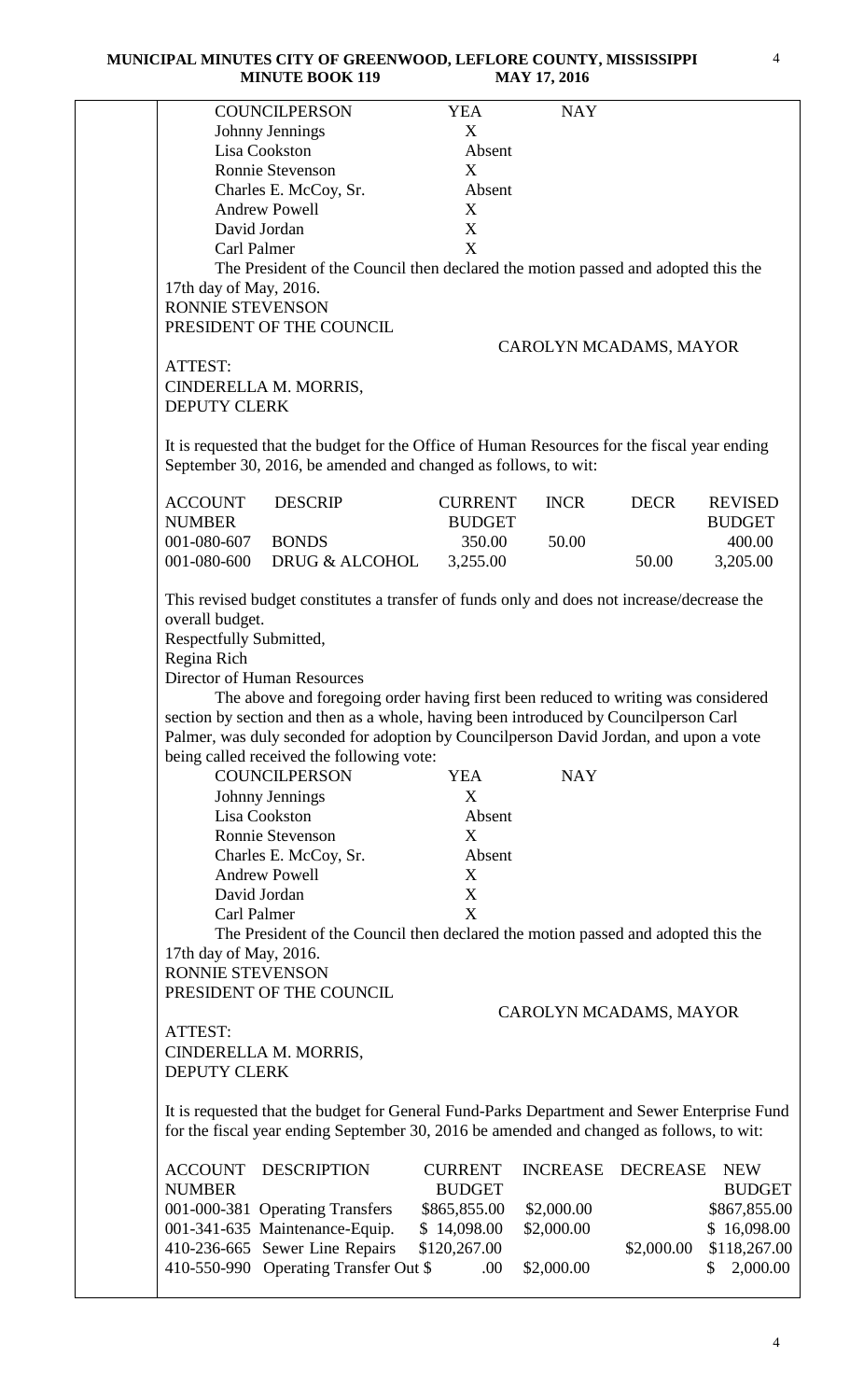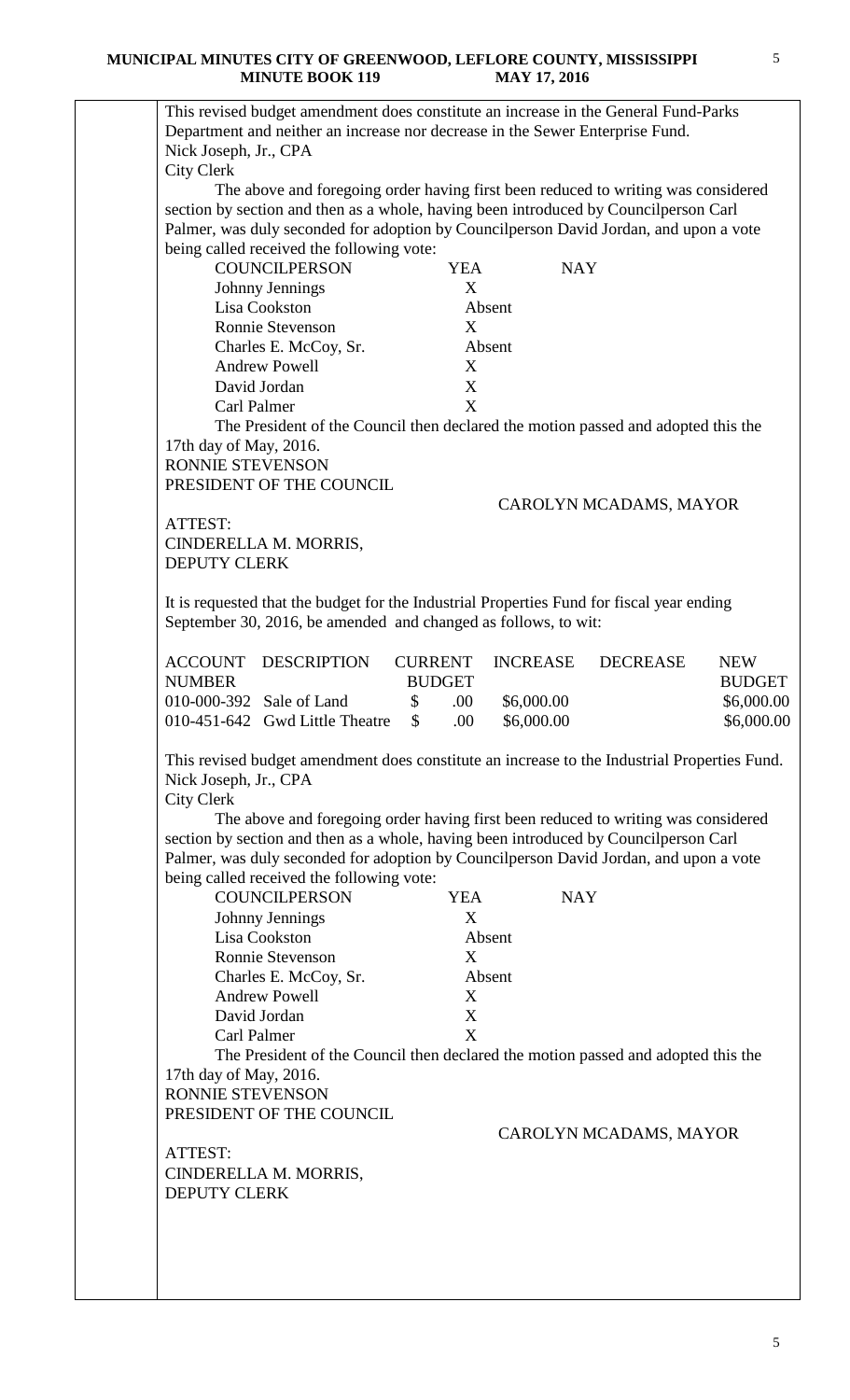It is requested that the budget for the Fire Department for fiscal year 2015-2016 be amended and changed as follows to-wit.

|                                |                                 | Current       |            |            | Revised       |
|--------------------------------|---------------------------------|---------------|------------|------------|---------------|
| <b>Account No.</b> Description |                                 | <b>Budget</b> | Increase   | Decrease   | <b>Budget</b> |
|                                | 104-160-730 Machin. & Equip.    | \$4,136.00    |            | \$3,136.00 | \$1,000.00    |
| 104-160-740 Vehicles           |                                 |               | \$3,136.00 |            | 3,136.00      |
|                                | 001-160-540 Fuel $&$ Lubricants | 28,000.00     |            | 6,000.00   | 22,000.00     |
| 001-160-740 Vehicles           |                                 | 38,500.00     | 6,000.00   |            | 44,500.00     |
|                                |                                 | \$70,636.00   | \$9,136.00 | \$9,136.00 | \$70,636.00   |

The above constitutes a transfer of funds only and does not increase or decrease the overall total budget.

Respectfully Submitted,

Marcus D. Banks, Fire Chief

 The above and foregoing order having first been reduced to writing was considered section by section and then as a whole, having been introduced by Councilperson Carl Palmer, was duly seconded for adoption by Councilperson David Jordan, and upon a vote being called received the following vote:

| <b>COUNCILPERSON</b>  | YEA    | NAY |
|-----------------------|--------|-----|
| Johnny Jennings       | X      |     |
| Lisa Cookston         | Absent |     |
| Ronnie Stevenson      | X      |     |
| Charles E. McCoy, Sr. | Absent |     |
| <b>Andrew Powell</b>  | X      |     |
| David Jordan          | X      |     |
| Carl Palmer           | x      |     |

The President of the Council then declared the motion passed and adopted this the 17th day of May, 2016.

RONNIE STEVENSON

PRESIDENT OF THE COUNCIL

#### CAROLYN MCADAMS, MAYOR

ATTEST: CINDERELLA M. MORRIS, DEPUTY CLERK

It is requested that the budget for the Solid Waste Assistance Grant (Electronic Waste) for fiscal year ending September 30, 2016, be amended and changed as follows, to wit:

|                         | ACCOUNT DESCRIPTION                         | <b>CURRENT</b> |             | INCREASE DECREASE | <b>NEW</b>    |
|-------------------------|---------------------------------------------|----------------|-------------|-------------------|---------------|
| <b>NUMBER</b>           |                                             | <b>BUDGET</b>  |             |                   | <b>BUDGET</b> |
| 148-000-264 Grant Funds |                                             | \$ 00          | \$11.000.00 |                   | \$11,000.00   |
|                         | 148-450-610 Electronic Waste Disposal \$.00 |                | \$11,000.00 |                   | \$11,000.00   |

This revised budget amendment constitutes an increase to the Solid Waste Assistance Grant (Electronic Waste).

Nick Joseph, Jr., CPA City Clerk

 The above and foregoing order having first been reduced to writing was considered section by section and then as a whole, having been introduced by Councilperson Carl Palmer, was duly seconded for adoption by Councilperson David Jordan, and upon a vote being called received the following vote:

| <b>COUNCILPERSON</b>  | YEA    | <b>NAY</b> |
|-----------------------|--------|------------|
| Johnny Jennings       | X      |            |
| Lisa Cookston         | Absent |            |
| Ronnie Stevenson      | X      |            |
| Charles E. McCoy, Sr. | Absent |            |
| <b>Andrew Powell</b>  | X      |            |
| David Jordan          | X      |            |
| Carl Palmer           | X      |            |
|                       |        |            |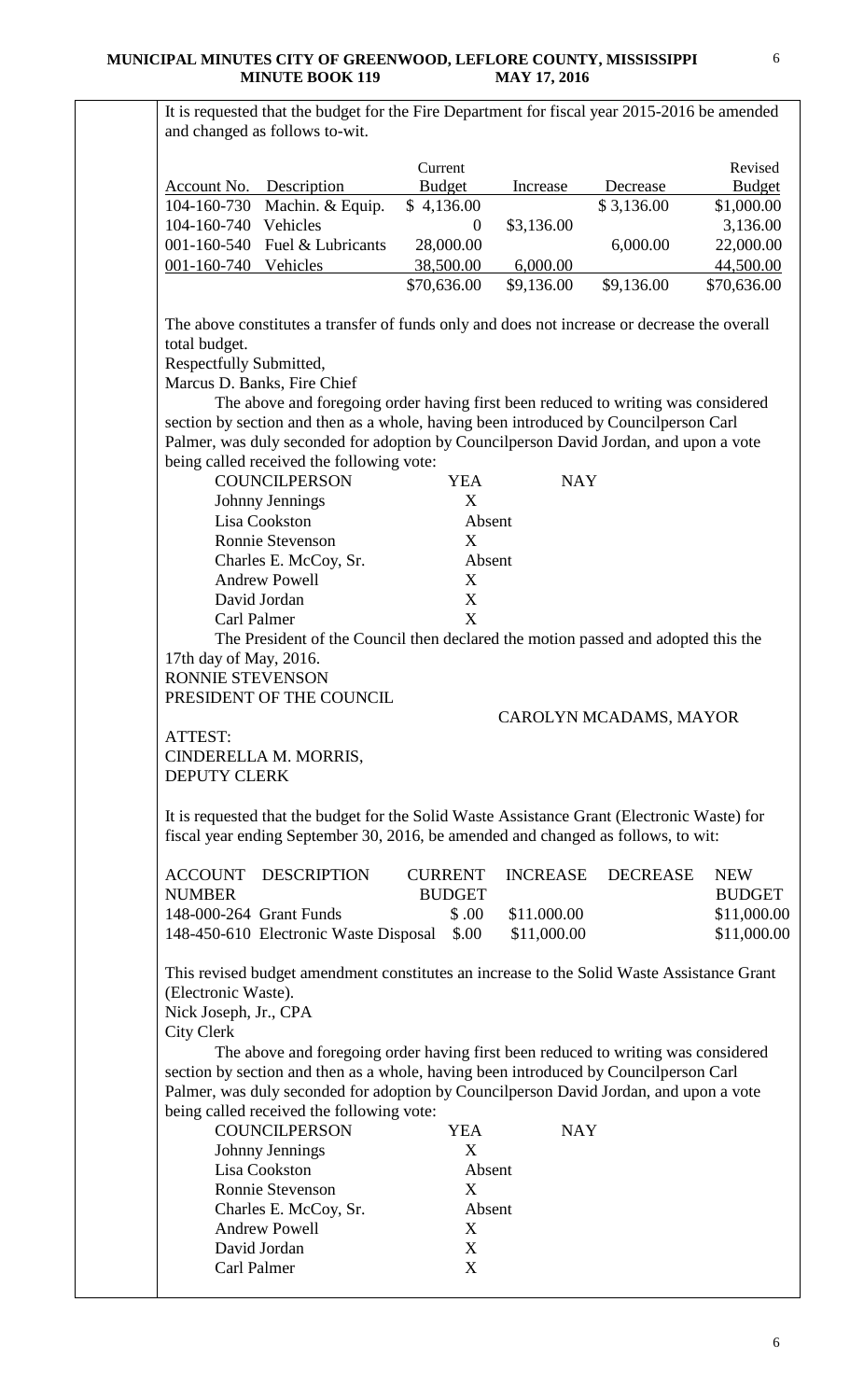| 17th day of May, 2016.                    | The President of the Council then declared the motion passed and adopted this the                                                                                         |                                 |                        |                 |                         |
|-------------------------------------------|---------------------------------------------------------------------------------------------------------------------------------------------------------------------------|---------------------------------|------------------------|-----------------|-------------------------|
| RONNIE STEVENSON                          |                                                                                                                                                                           |                                 |                        |                 |                         |
|                                           | PRESIDENT OF THE COUNCIL                                                                                                                                                  |                                 |                        |                 |                         |
| ATTEST:                                   |                                                                                                                                                                           |                                 | CAROLYN MCADAMS, MAYOR |                 |                         |
|                                           | CINDERELLA M. MORRIS,                                                                                                                                                     |                                 |                        |                 |                         |
| <b>DEPUTY CLERK</b>                       |                                                                                                                                                                           |                                 |                        |                 |                         |
|                                           |                                                                                                                                                                           |                                 |                        |                 |                         |
|                                           | It is requested that the budget for the Sewer Enterprise Fund for fiscal year ending September<br>30, 2016, be amended and changed as follows, to wit:                    |                                 |                        |                 |                         |
|                                           | <b>ACCOUNT DESCRIPTION</b>                                                                                                                                                | <b>CURRENT</b>                  | <b>INCREASE</b>        | <b>DECREASE</b> | <b>NEW</b>              |
| <b>NUMBER</b>                             |                                                                                                                                                                           | <b>BUDGET</b>                   |                        |                 | <b>BUDGET</b>           |
|                                           | 410-236-603 C & G Railway Rental \$                                                                                                                                       |                                 | $.00$ \$2,000.00       |                 | 2,000.00<br>\$          |
|                                           | 410-236-665 Sewer Line Repairs                                                                                                                                            | \$120,267.00                    |                        |                 | \$2,000.00 \$118,267.00 |
|                                           | This revised budget amendment constitutes neither an increase nor decrease to the Sewer                                                                                   |                                 |                        |                 |                         |
| Enterprise Fund.<br>Nick Joseph, Jr., CPA |                                                                                                                                                                           |                                 |                        |                 |                         |
| <b>City Clerk</b>                         |                                                                                                                                                                           |                                 |                        |                 |                         |
|                                           | The above and foregoing order having first been reduced to writing was considered                                                                                         |                                 |                        |                 |                         |
|                                           | section by section and then as a whole, having been introduced by Councilperson Carl                                                                                      |                                 |                        |                 |                         |
|                                           | Palmer, was duly seconded for adoption by Councilperson David Jordan, and upon a vote                                                                                     |                                 |                        |                 |                         |
|                                           | being called received the following vote:                                                                                                                                 |                                 |                        |                 |                         |
|                                           | <b>COUNCILPERSON</b><br>Johnny Jennings                                                                                                                                   | <b>YEA</b><br>X                 | <b>NAY</b>             |                 |                         |
|                                           | Lisa Cookston                                                                                                                                                             | Absent                          |                        |                 |                         |
|                                           | Ronnie Stevenson                                                                                                                                                          | X                               |                        |                 |                         |
|                                           | Charles E. McCoy, Sr.                                                                                                                                                     | Absent                          |                        |                 |                         |
|                                           | <b>Andrew Powell</b>                                                                                                                                                      | X                               |                        |                 |                         |
|                                           | David Jordan                                                                                                                                                              | X                               |                        |                 |                         |
|                                           | Carl Palmer                                                                                                                                                               | X                               |                        |                 |                         |
|                                           | The President of the Council then declared the motion passed and adopted this the                                                                                         |                                 |                        |                 |                         |
| 17th day of May, 2016.                    |                                                                                                                                                                           |                                 |                        |                 |                         |
| RONNIE STEVENSON                          | PRESIDENT OF THE COUNCIL                                                                                                                                                  |                                 |                        |                 |                         |
|                                           |                                                                                                                                                                           |                                 | CAROLYN MCADAMS, MAYOR |                 |                         |
| ATTEST:                                   |                                                                                                                                                                           |                                 |                        |                 |                         |
|                                           | CINDERELLA M. MORRIS,                                                                                                                                                     |                                 |                        |                 |                         |
| <b>DEPUTY CLERK</b>                       |                                                                                                                                                                           |                                 |                        |                 |                         |
|                                           | It is requested that the budget for the General Fund-Fire Department for fiscal year ending<br>September 30, 2016, be amended and changed as follows, to wit:             |                                 |                        |                 |                         |
| <b>NUMBER</b>                             | <b>ACCOUNT DESCRIPTION</b>                                                                                                                                                | <b>CURRENT</b><br><b>BUDGET</b> | <b>INCREASE</b>        | DECREASE NEW    | <b>BUDGET</b>           |
|                                           | 001-000-391 Proceeds of Loans                                                                                                                                             | \$<br>.00.                      | \$190,759.00           |                 | \$190,759.00            |
|                                           | 001-160-730 Machinery & Equipment \$8,500.00                                                                                                                              |                                 | \$190,759.00           |                 | \$199,259.00            |
|                                           |                                                                                                                                                                           |                                 |                        |                 |                         |
|                                           | This revised budget amendment does constitute an increase to the General Fund-Fire                                                                                        |                                 |                        |                 |                         |
| Department budget.                        |                                                                                                                                                                           |                                 |                        |                 |                         |
| Nick Joseph, Jr., CPA                     |                                                                                                                                                                           |                                 |                        |                 |                         |
| <b>City Clerk</b>                         |                                                                                                                                                                           |                                 |                        |                 |                         |
|                                           | The above and foregoing order having first been reduced to writing was considered<br>section by section and then as a whole, having been introduced by Councilperson Carl |                                 |                        |                 |                         |
|                                           | Palmer, was duly seconded for adoption by Councilperson David Jordan, and upon a vote                                                                                     |                                 |                        |                 |                         |
|                                           | being called received the following vote:                                                                                                                                 |                                 |                        |                 |                         |
|                                           |                                                                                                                                                                           |                                 |                        |                 |                         |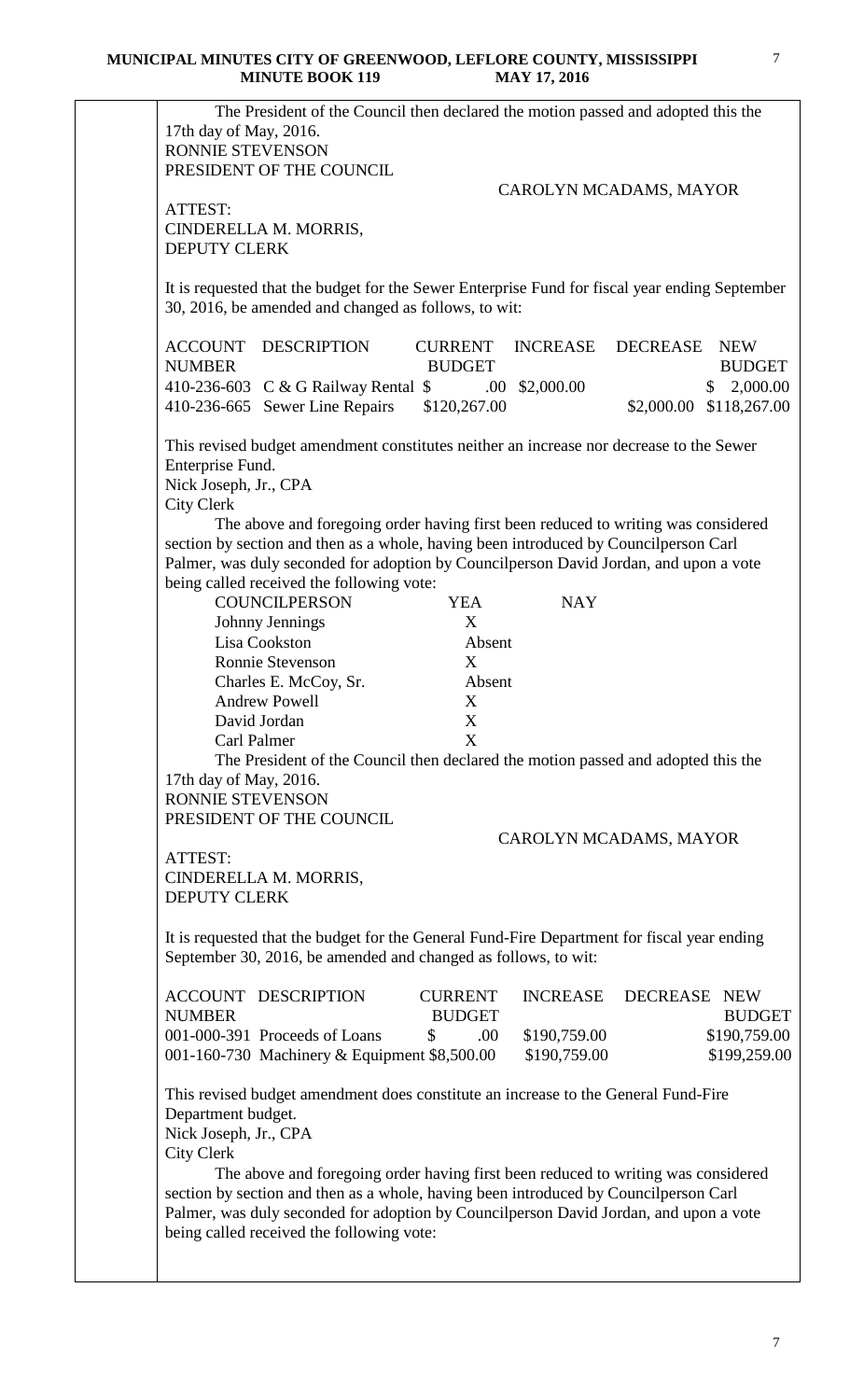### **MUNICIPAL MINUTES CITY OF GREENWOOD, LEFLORE COUNTY, MISSISSIPPI MINUTE BOOK 119**

| COUNCILPERSON                                                                                  |               | <b>YEA</b>                                                                        | <b>NAY</b>             |          |                       |
|------------------------------------------------------------------------------------------------|---------------|-----------------------------------------------------------------------------------|------------------------|----------|-----------------------|
| Johnny Jennings                                                                                |               | X                                                                                 |                        |          |                       |
| Lisa Cookston                                                                                  |               | Absent                                                                            |                        |          |                       |
| Ronnie Stevenson                                                                               |               | X                                                                                 |                        |          |                       |
| Charles E. McCoy, Sr.                                                                          |               | Absent                                                                            |                        |          |                       |
| <b>Andrew Powell</b>                                                                           |               | X                                                                                 |                        |          |                       |
| David Jordan                                                                                   |               | $\boldsymbol{X}$                                                                  |                        |          |                       |
| Carl Palmer                                                                                    |               | X                                                                                 |                        |          |                       |
|                                                                                                |               | The President of the Council then declared the motion passed and adopted this the |                        |          |                       |
| 17th day of May, 2016.                                                                         |               |                                                                                   |                        |          |                       |
| RONNIE STEVENSON                                                                               |               |                                                                                   |                        |          |                       |
| PRESIDENT OF THE COUNCIL                                                                       |               |                                                                                   |                        |          |                       |
|                                                                                                |               |                                                                                   | CAROLYN MCADAMS, MAYOR |          |                       |
| ATTEST:                                                                                        |               |                                                                                   |                        |          |                       |
| CINDERELLA M. MORRIS,                                                                          |               |                                                                                   |                        |          |                       |
| <b>DEPUTY CLERK</b>                                                                            |               |                                                                                   |                        |          |                       |
|                                                                                                |               |                                                                                   |                        |          |                       |
| It is requested that the budget for the Inventory Control Division (a division of the Public   |               |                                                                                   |                        |          |                       |
| Works Department), for fiscal year ending September 30, 2016, be amended and changed as        |               |                                                                                   |                        |          |                       |
| follows,                                                                                       |               |                                                                                   |                        |          |                       |
| to wit:                                                                                        |               |                                                                                   |                        |          |                       |
|                                                                                                |               |                                                                                   |                        |          |                       |
| <b>Account number</b>                                                                          | Description   | Current budget                                                                    | Increase               | Decrease | <b>Revised budget</b> |
| 001-245-540                                                                                    | Fuel & lub    | \$2,500.00                                                                        |                        | \$500.00 | \$2,000.00            |
| 001-245-560                                                                                    | Bldg mat/supp | 300.00                                                                            | \$500.00               |          | 800.00                |
| This budget adjustment constitutes a transfer of funds only and does not increase nor decrease |               |                                                                                   |                        |          |                       |
| the overall total for the Public Works Department. Thank you for your attention and response   |               |                                                                                   |                        |          |                       |
| to this matter.                                                                                |               |                                                                                   |                        |          |                       |
| Respectfully Submitted,                                                                        |               |                                                                                   |                        |          |                       |
| <b>Susan Bailey</b>                                                                            |               |                                                                                   |                        |          |                       |
| <b>Public Works Director</b>                                                                   |               |                                                                                   |                        |          |                       |
| SB:gl                                                                                          |               |                                                                                   |                        |          |                       |
|                                                                                                |               | The above and foregoing order having first been reduced to writing was considered |                        |          |                       |
| section by section and then as a whole, having been introduced by Councilperson Carl           |               |                                                                                   |                        |          |                       |
| Palmer, was duly seconded for adoption by Councilperson David Jordan, and upon a vote          |               |                                                                                   |                        |          |                       |
| being called received the following vote:                                                      |               |                                                                                   |                        |          |                       |
| <b>COUNCILPERSON</b>                                                                           |               | <b>YEA</b>                                                                        | <b>NAY</b>             |          |                       |
| Johnny Jennings                                                                                |               | X                                                                                 |                        |          |                       |
| Lisa Cookston                                                                                  |               | Absent                                                                            |                        |          |                       |
| Ronnie Stevenson                                                                               |               | X                                                                                 |                        |          |                       |
| Charles E. McCoy, Sr.                                                                          |               | Absent                                                                            |                        |          |                       |
| <b>Andrew Powell</b>                                                                           |               | X                                                                                 |                        |          |                       |
| David Jordan                                                                                   |               | X                                                                                 |                        |          |                       |
| Carl Palmer                                                                                    |               | X                                                                                 |                        |          |                       |
|                                                                                                |               | The President of the Council then declared the motion passed and adopted this the |                        |          |                       |
|                                                                                                |               |                                                                                   |                        |          |                       |
| 17th day of May, 2016.                                                                         |               |                                                                                   |                        |          |                       |
| RONNIE STEVENSON                                                                               |               |                                                                                   |                        |          |                       |
| PRESIDENT OF THE COUNCIL                                                                       |               |                                                                                   |                        |          |                       |
|                                                                                                |               |                                                                                   | CAROLYN MCADAMS, MAYOR |          |                       |
| ATTEST:                                                                                        |               |                                                                                   |                        |          |                       |
| CINDERELLA M. MORRIS,                                                                          |               |                                                                                   |                        |          |                       |
| <b>DEPUTY CLERK</b>                                                                            |               |                                                                                   |                        |          |                       |
|                                                                                                |               |                                                                                   |                        |          |                       |
|                                                                                                |               |                                                                                   |                        |          |                       |
|                                                                                                |               |                                                                                   |                        |          |                       |
|                                                                                                |               |                                                                                   |                        |          |                       |
|                                                                                                |               |                                                                                   |                        |          |                       |
|                                                                                                |               |                                                                                   |                        |          |                       |
|                                                                                                |               |                                                                                   |                        |          |                       |
|                                                                                                |               |                                                                                   |                        |          |                       |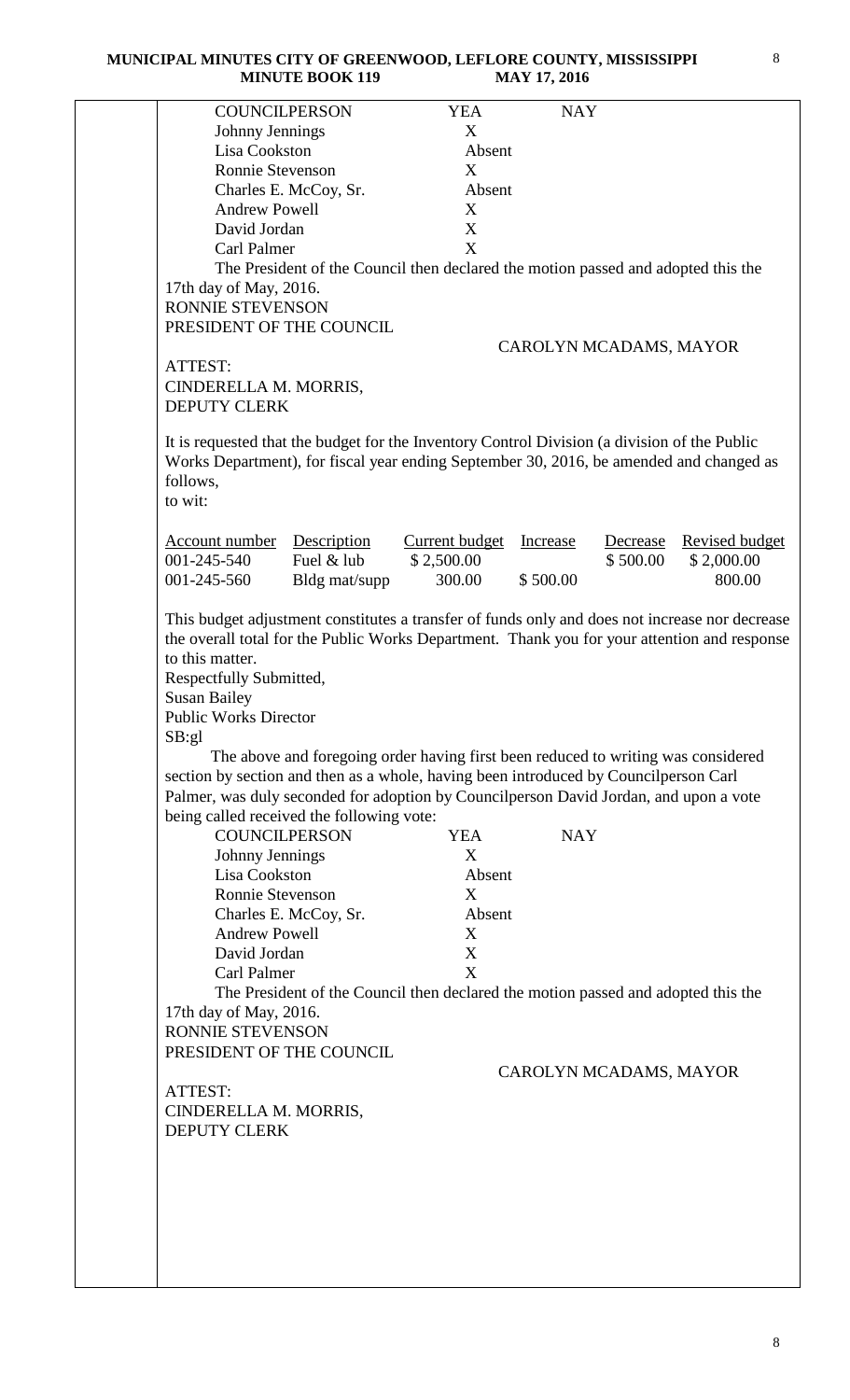It is requested that the budget for the General Obligation Sewer Bonds-1988, Sewer Enterprise Fund and Sewer Revenue Bonds for fiscal year ending September 30, 2016, be amended and changed as follows, to wit:

|               | <b>ACCOUNT DESCRIPTION</b>                      | <b>CURRENT</b> |             | INCREASE DECREASE | <b>NEW</b>     |
|---------------|-------------------------------------------------|----------------|-------------|-------------------|----------------|
| <b>NUMBER</b> |                                                 | <b>BUDGET</b>  |             |                   | <b>BUDGET</b>  |
|               | 206-000-398 Retained Revenues \$                | 50,000.00      | \$80,000.00 |                   | \$130,000.00   |
|               | 206-450-650 Operating Trans Out \$              | 50,000.00      | \$80,000.00 |                   | \$130,000.00   |
|               | 410-000-382 Operating Transf. In \$6,072,356.00 |                | \$80,000.00 |                   | \$6,152,356.00 |
|               | 410-236-660 PLT & PMP Sta Rep \$ 102,000.00     |                | \$80,000.00 |                   | \$182,000.00   |
|               | 411-000-381 Operating Trans In \$ 137,638.00    |                | \$80,000.00 |                   | \$217,638.00   |
|               | 411-550-950 Operating Trans Out \$6,730,809.00  |                | \$80,000.00 |                   | \$6,810,809.00 |

This revised budget amendment constitutes an increase to the General Obligation Sewer Bonds-1988, an increase to the Sewer Enterprise Fund and an increase to the Sewer Revenue Bond Fund.

Nick Joseph, Jr., CPA

City Clerk

 The above and foregoing order having first been reduced to writing was considered section by section and then as a whole, having been introduced by Councilperson Carl Palmer, was duly seconded for adoption by Councilperson David Jordan, and upon a vote being called received the following vote:

| <b>COUNCILPERSON</b>    | YEA    | NAY |
|-------------------------|--------|-----|
| Johnny Jennings         | X      |     |
| Lisa Cookston           | Absent |     |
| <b>Ronnie Stevenson</b> | X      |     |
| Charles E. McCoy, Sr.   | Absent |     |
| <b>Andrew Powell</b>    | X      |     |
| David Jordan            | X      |     |
| Carl Palmer             | v      |     |

The President of the Council then declared the motion passed and adopted this the 17th day of May, 2016.

RONNIE STEVENSON PRESIDENT OF THE COUNCIL

### CAROLYN MCADAMS, MAYOR

ATTEST: CINDERELLA M. MORRIS, DEPUTY CLERK

## **RESOLUTION AUTHORIZING THE MAYOR AND CITY CLERK TO DO ALL THINGS REASONABLE AND NECESSARY TO PAY ALL OBLIGATIONS ON THE DOCKET OF CLAIMS**

**WHEREAS**, the City from time to time incurs necessary reasonable expenses; and,

**WHEREAS**, all lawful obligations should be timely paid.

### **NOW, THEREFORE, BE IT RESOLVED BY THE COUNCIL OF THE CITY OF GREENWOOD, LEFLORE COUNTY, MISSISSIPPI**:

**SECTION 1**: The Mayor and the City Clerk should be and they are hereby authorized to do all things reasonable and necessary to pay all those obligations listed in the **"DOCKET OF CLAIMS," BOOK 64, CITY OF GREENWOOD, MAY 17, 2016, CITY COUNCIL MEETING.**

The above and foregoing resolution, after having been first reduced to writing and read by the Clerk of the Council, was introduced by Councilperson Carl Palmer, seconded by Councilperson David Jordan, and was adopted by the following roll call to-wit: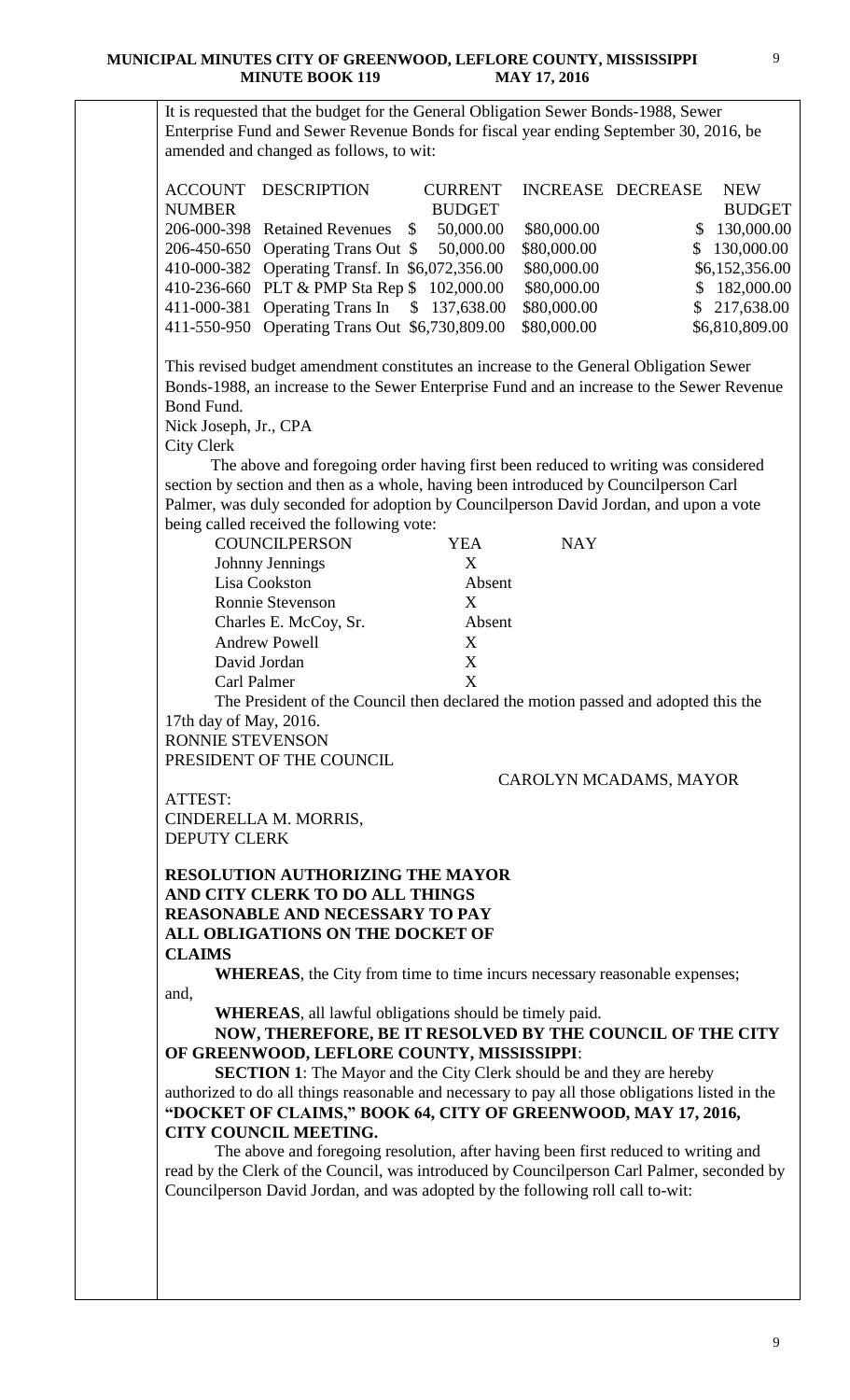YEAS NAYS Johnny Jennings Lisa Cookston - Absent Ronnie Stevenson Charles E. McCoy, Sr. - Absent Andrew Powell David Jordan Carl Palmer **IN RE: APPOINTMENT AGENDA A RESOLUTION APPOINTING A VOTING DELEGATE AND TWO ALTERNATES TO THE MISSISSIPPI MUNICIPAL LEAGUE - Adopted Unanimously A RESOLUTION CONFIRMING THE APPOINTMENT OF CLAUDIA WHITE TO THE HISTORIC PRESERVATION COMMISSION - Adopted Unanimously** Councilperson Carl Palmer leaves the meeting at this time. **A RESOLUTION CONFIRMING THE APPOINTMENT OF PAULETTE PALMER TO THE GREENWOOD HOUSING AUTHORITY BOARD - Adopted Unanimously** Councilperson Carl Palmer returns to the meeting at this time. Paulette Palmer thanked the Mayor for appointing her to the Greenwood Housing Authority Board and the Council for approving her appointment to the Greenwood Housing Authority Board. She said she is ready to serve and willing to serve with the other members of the board. **IN RE: ROUTINE ITEMS AGENDA A RESOLUTION AUTHORIZING THE CITY OF GREENWOOD, TO ENTER INTO A CONTRACT WITH MID DELTA AUCTION COMPANY, LLC TO AUCTION SURPLUS EQUIPMENT** - **Adopted Unanimously RESOLUTION AUTHORIZING THE CITY OF GREENWOOD TO ENTER INTO A MEMORANDUM OF AGREEMENT WITH MILWAUKEE ELECTRIC TOOL CORPORATION TO IMPLEMENT A COMMUNITY DEVELOPMENT BLOCK GRANT** - **Adopted Unanimously RESOLUTION AUTHORIZING THE CITY OF GREENWOOD TO ACCEPT BID FOR SALE OF THE OLD SHIPLEY DONUT BUILDING - Adopted Unanimously** 

10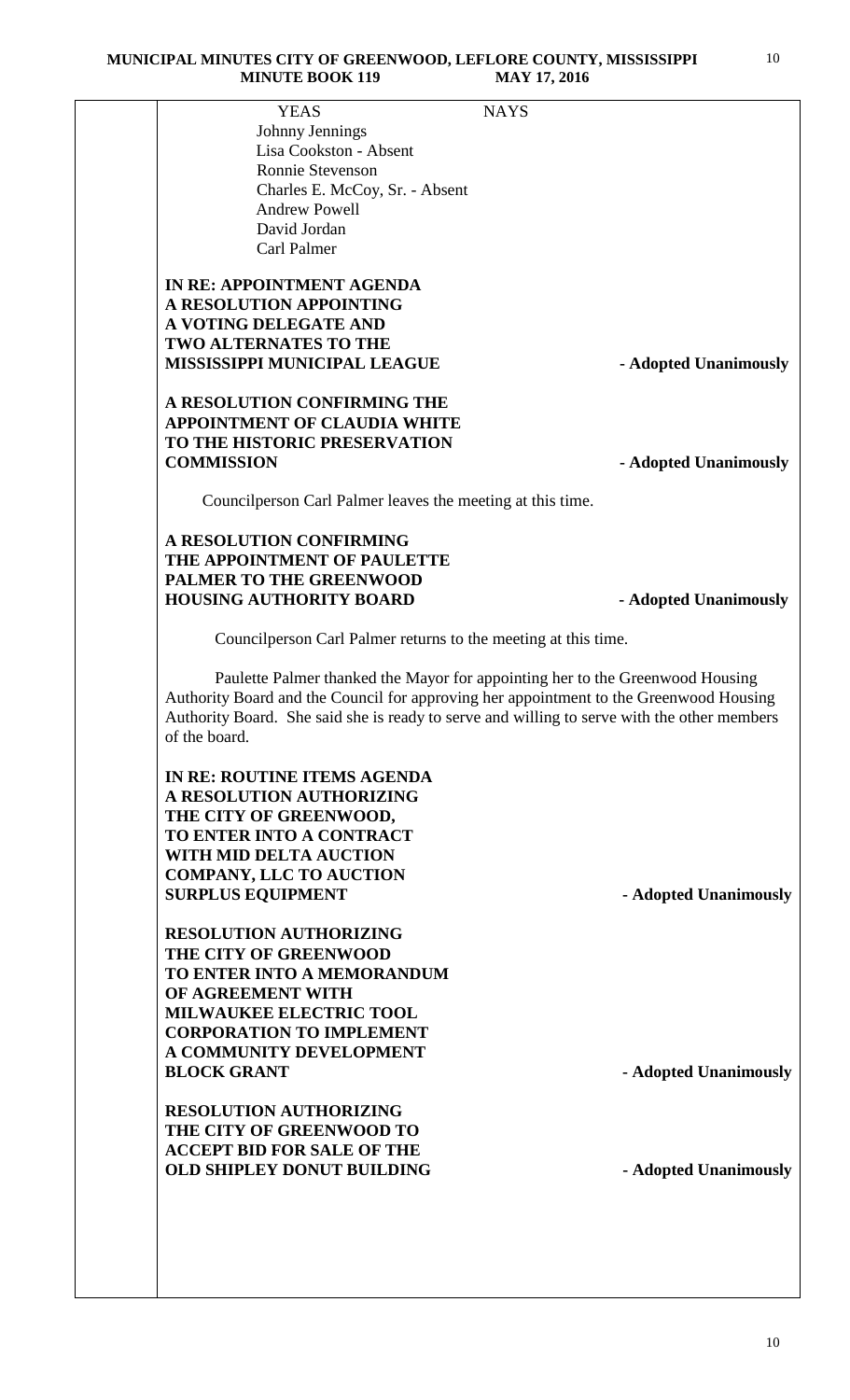**RESOLUTION AUTHORIZING THE EXPENDITURE OF FUNDS FOR ADVERTISING UNDER THE PROVISIONS OF §17-3-1 IN THE AMOUNT OF \$1,000.00 TO GREENWOOD CONVENTIONS AND VISITORS BUREAU TOWARD EXPENSES TO PROMOTE "A NIGHT IN THE COUNTRY" MUSIC FESTIVAL - Adopted Unanimously** 

**A RESOLUTION ACCEPTING THE BID FROM MALOUF CONSTRUCTION, LLC. FOR THE MAIN STREET STREETSCAPE IMPROVEMENT PROJECT, PROJECT NO. STP-9505-00(001)LPA/FMS 106683-701000 - Adopted Unanimously**

**IN RE: STUDY AGENDA –** April 28, 2016 Planning Commission Minutes Council President Ronnie Stevenson advised Council that they each have a copy of the April 28, 2016 Planning Commission Minutes for review.

**A RESOLUTION AUTHORIZING THE CITY OF GREENWOOD TO RENEW ITS CONTRACT WITH PETROLEUM EQUIPMENT SERVICE AND REPAIR, INC.** 

Council President Ronnie Stevenson questioned Mayor McAdams regarding renovations to the Youth Center. Mayor McAdams said some renovations had been made and that she would look at the Youth Center.

 **THERE BEING NO FURTHER BUSINESS, THIS MEETING WAS ADJOURNED** 

## **RONNIE STEVENSON, PRESIDENT**

### **JOHNNY JENNINGS, VICE PRESIDENT**

## **LISA COOKSTON**

 **CHARLES E. MCCOY, SR.** 

### **ANDREW POWELL**

 **DAVID JORDAN**

## **CARL PALMER**

**CERTIFIED BY:**

**NICK JOSEPH, JR., CITY CLERK**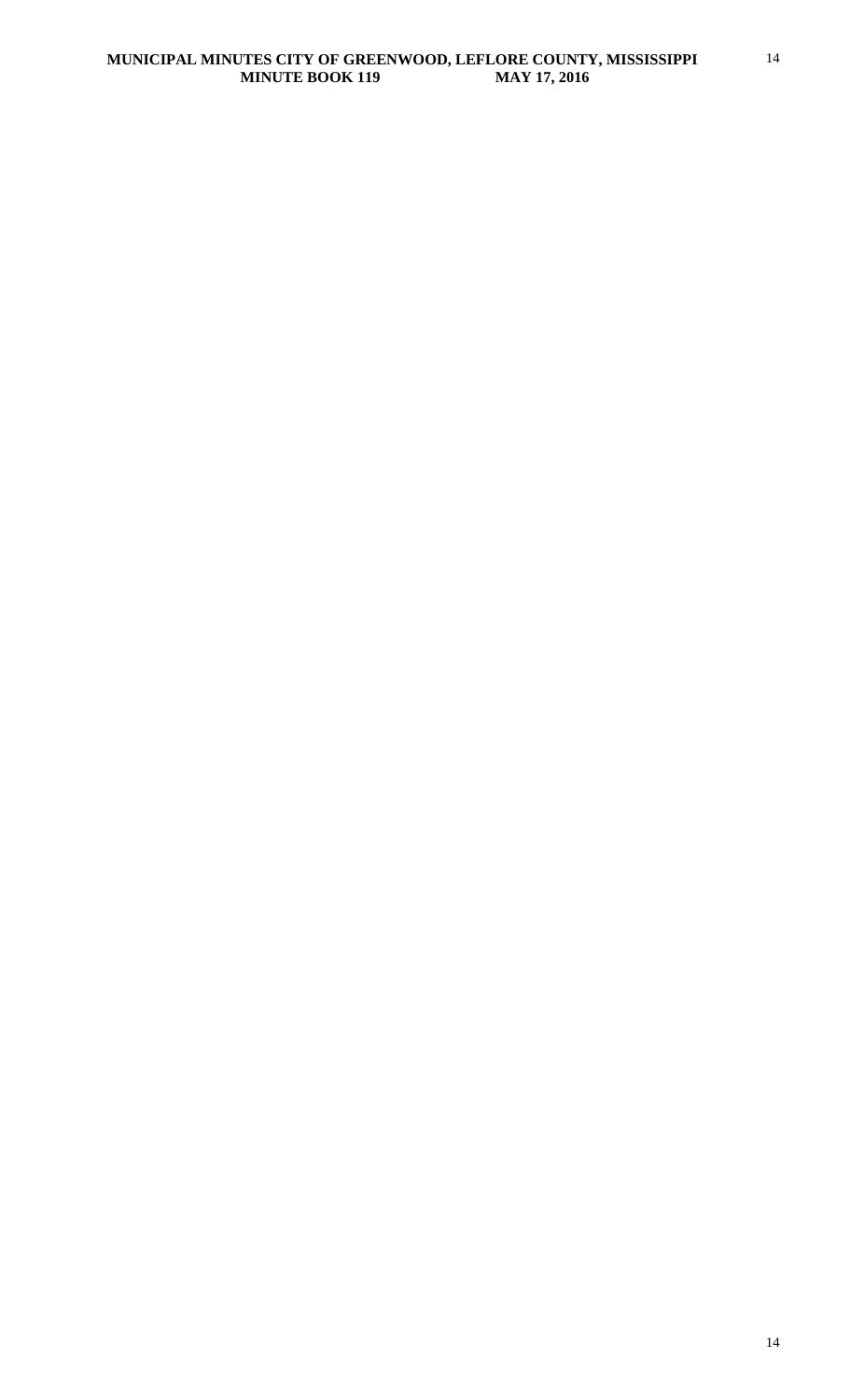#### **STATE OF MISSISSIPPI COUNTY OF LEFLORE CITY OF GREENWOOD BE IT REMEMBERED THAT A SPECIAL MEETING OF THE**

**GREENWOOD CITY COUNCIL** was held this Tuesday, May 31, 2016 at 5:00 p.m. in the Council Chambers of the Greenwood City Hall, it being the time and place for holding said meeting.

There were present at this meeting, Mayor Carolyn McAdams, Attorney Don Brock, Jr., Councilpersons Johnny Jennings, Lisa Cookston, Andrew Powell, David Jordan, Carl Palmer, and Ophelia Nathan, Deputy Clerk. Councilpersons Ronnie Stevenson and Charles E. McCoy, Sr., being absent.

 Also present were: Angela Curry, Director of Greenwood Leflore Industrial Board and the Greenwood Leflore-Carroll Economic Development Foundation, and Chloe Ricks, Commonwealth Newspaper.

## **IN RE: AGENDA**

 Motion was made by Councilperson David Jordan, seconded by Councilperson Lisa Cookston to amend the agenda to swap 2(a)2 Discussion of an economic development possibility and 2(a)3 Discussion of the sale of the Old Med Stat Building to handle the discussion of the sale of the Old Med Stat Building before going into executive session. A vote was taken, Councilpersons Johnny Jennings, Lisa Cookston, Andrew Powell, David Jordan and Carl Palmer all voted YEA. Councilpersons Ronnie Stevenson and Charles E. McCoy, Sr., being absent. The Vice President declared the motion passed and adopted.

## **IN RE: AGENDA**

 Motion was made by Councilperson Carl Palmer, seconded by Councilperson David Jordan to adopt the amended agenda. A vote was taken, Councilpersons Johnny Jennings, Lisa Cookston, Andrew Powell, David Jordan and Carl Palmer all voted YEA. Councilpersons Ronnie Stevenson and Charles E. McCoy, Sr., being absent. The Vice President declared the motion passed and adopted.

### **IN RE: ROUTINE AGENDA A RESOLUTION AUTHORIZING THE CITY TO REQUEST ACTIVATION OF A TRANSPORTATION ALTERNATIVES PROJECT FROM THE MISSISSIPPI DEPARTMENT OF TRANSPORTATION - Adopted Unanimously**

 Mayor, City Council and City Attorney discussed the sale of the Old Med Stat Building.

 Motion was made by Councilperson David Jordan, seconded by Councilperson Johnny Jennings to re-advertise and rebid the sale of the Old Med Stat Building. A vote was taken, Councilpersons Johnny Jennings, Lisa Cookston, Andrew Powell, David Jordan and Carl Palmer all voted YEA. Councilpersons Ronnie Stevenson and Charles E. McCoy, Sr., being absent. The Vice President declared the motion passed and adopted.

 Motion was made by Councilperson David Jordan., seconded by Councilperson Johnny Jennings to go into a closed session to determine whether or not to go into executive session. A vote was taken, Councilpersons Johnny Jennings, Lisa Cookston, Andrew Powell, David Jordan and Carl Palmer all voted YEA. Councilpersons Ronnie Stevenson and Charles E. McCoy, Sr., being absent. The Vice President declared the motion passed and adopted.

### **IN RE: EXECUTIVE SESSION**

 Motion was made by Councilperson Lisa Cookston, seconded by Councilperson Carl Palmer to vote to go into executive session. A vote was taken, Councilpersons Johnny Jennings, Lisa Cookston, Andrew Powell, David Jordan and Carl Palmer all voted YEA. Councilpersons Ronnie Stevenson and Charles E. McCoy, Sr., being absent. The Vice President declared the motion passed and adopted.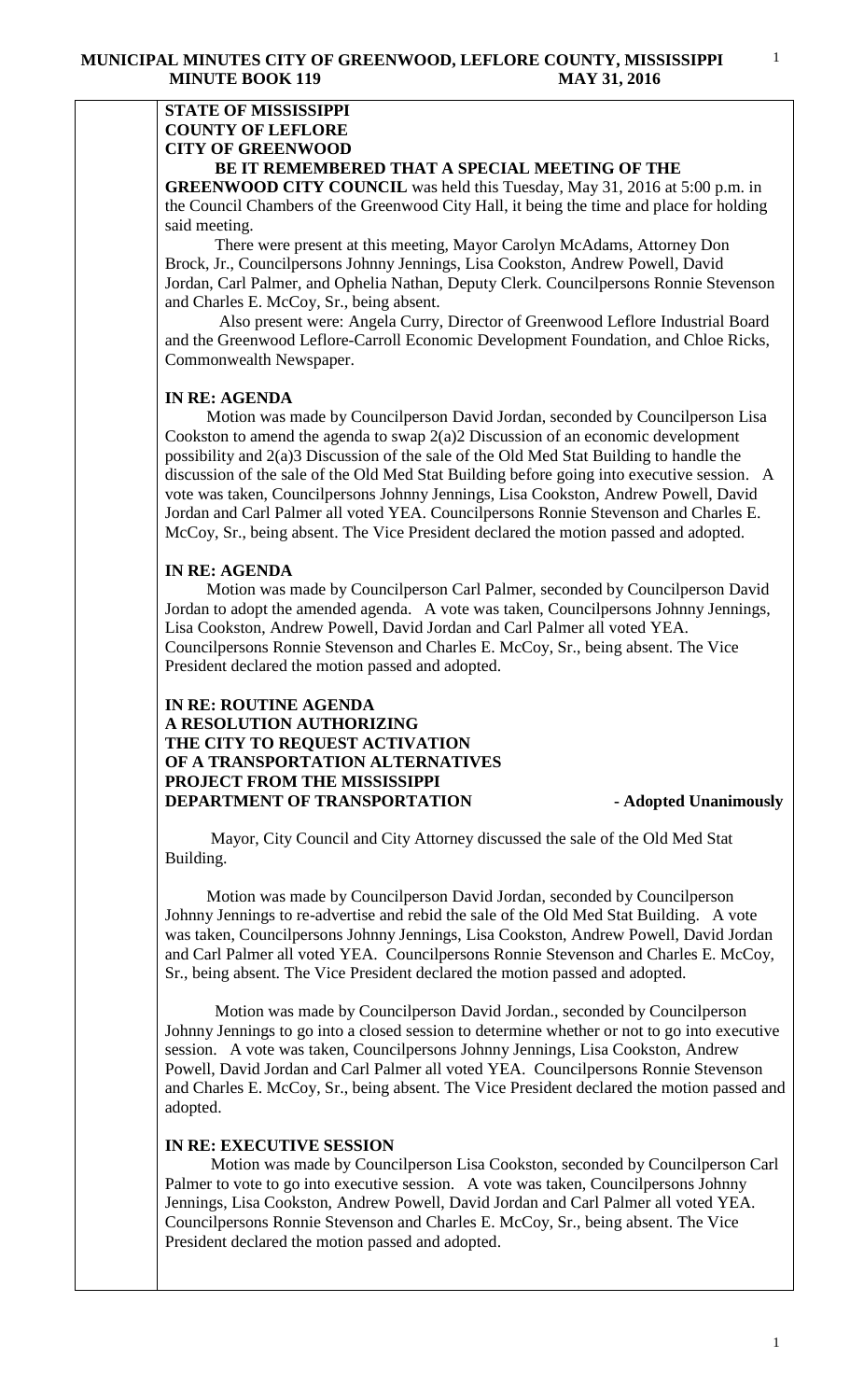### **MUNICIPAL MINUTES CITY OF GREENWOOD, LEFLORE COUNTY, MISSISSIPPI MINUTE BOOK 119 MAY 31, 2016**

 Motion was made by Councilperson David Jordan seconded by Councilperson Johnny Jennings to go into executive session to discuss location of business or industry. A vote was taken, Councilpersons Johnny Jennings, Lisa Cookston, Andrew Powell, David Jordan and Carl Palmer all voted YEA. Councilpersons Ronnie Stevenson and Charles E. McCoy, Sr., being absent. The Vice President declared the motion passed and adopted.

 Angela Curry, Mayor, City Council and City Attorney discussed location of business or industry.

Councilperson Charles E. McCoy, Sr., entered the meeting at this time.

No action was taken.

 Motion was made by Councilperson David Jordan, seconded by Councilperson Lisa Cookston to end the executive session. A vote was taken, Councilpersons Johnny Jennings, Lisa Cookston, Charles E. McCoy, Sr., Andrew Powell, David Jordan and Carl Palmer all voted YEA. Councilperson Ronnie Stevenson being absent. The Vice President declared the motion passed and adopted.

 **THERE BEING NO FURTHER BUSINESS, THIS MEETING WAS ADJOURNED**

## **RONNIE STEVENSON, PRESIDENT**

### **JOHNNY JENNINGS, VICE PRESIDENT**

 **LISA COOKSTON**

 **CHARLES E. MCCOY, SR.**

 **ANDREW POWELL**

## **DAVID JORDAN**

### **CARL PALMER**

**CERTIFIED BY:**

**NICK JOSEPH, JR., CITY CLERK**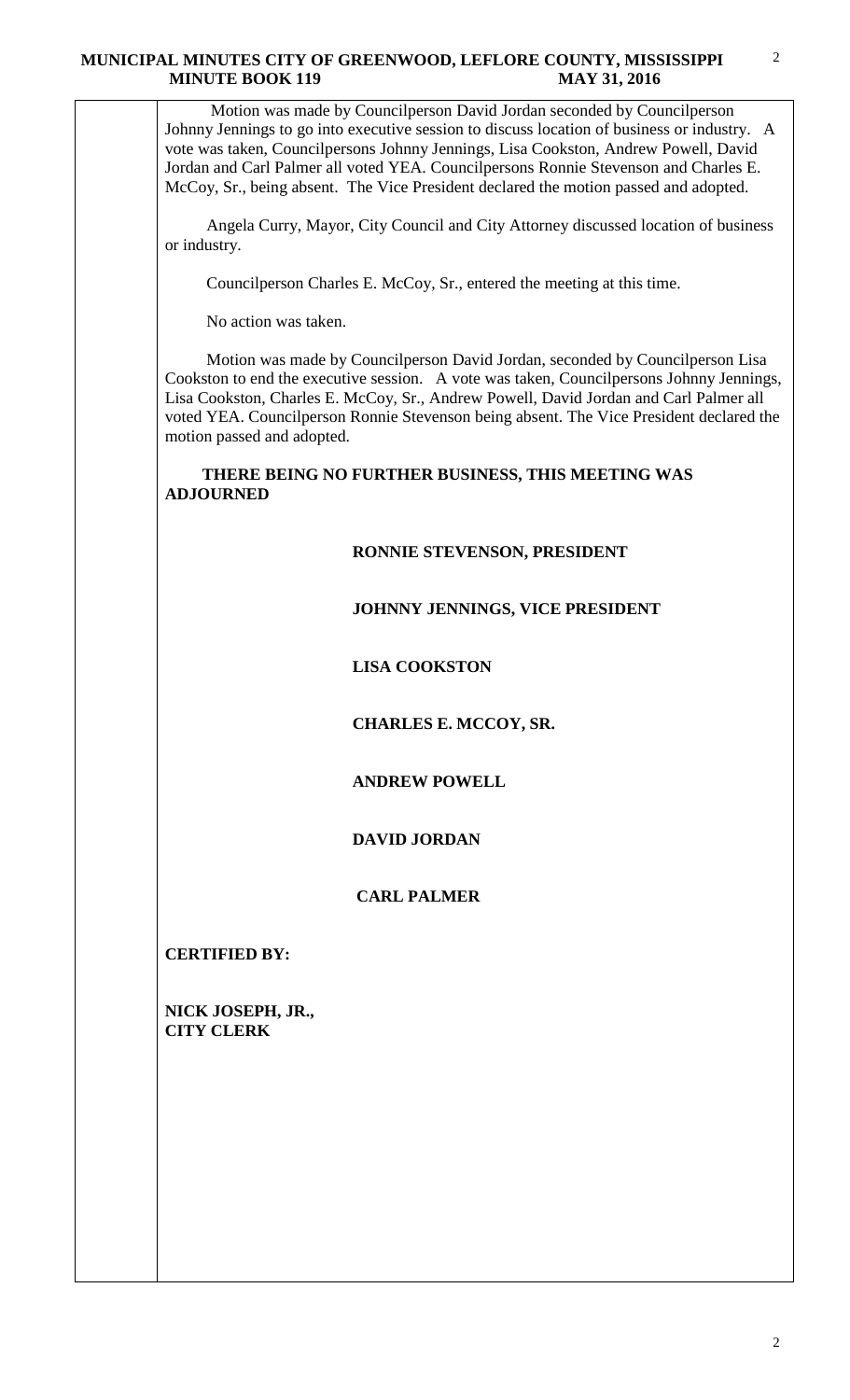### **MUNICIPAL MINUTES CITY OF GREENWOOD, LEFLORE COUNTY, MISSISSIPPI MINUTE BOOK 119 MAY 31, 2016**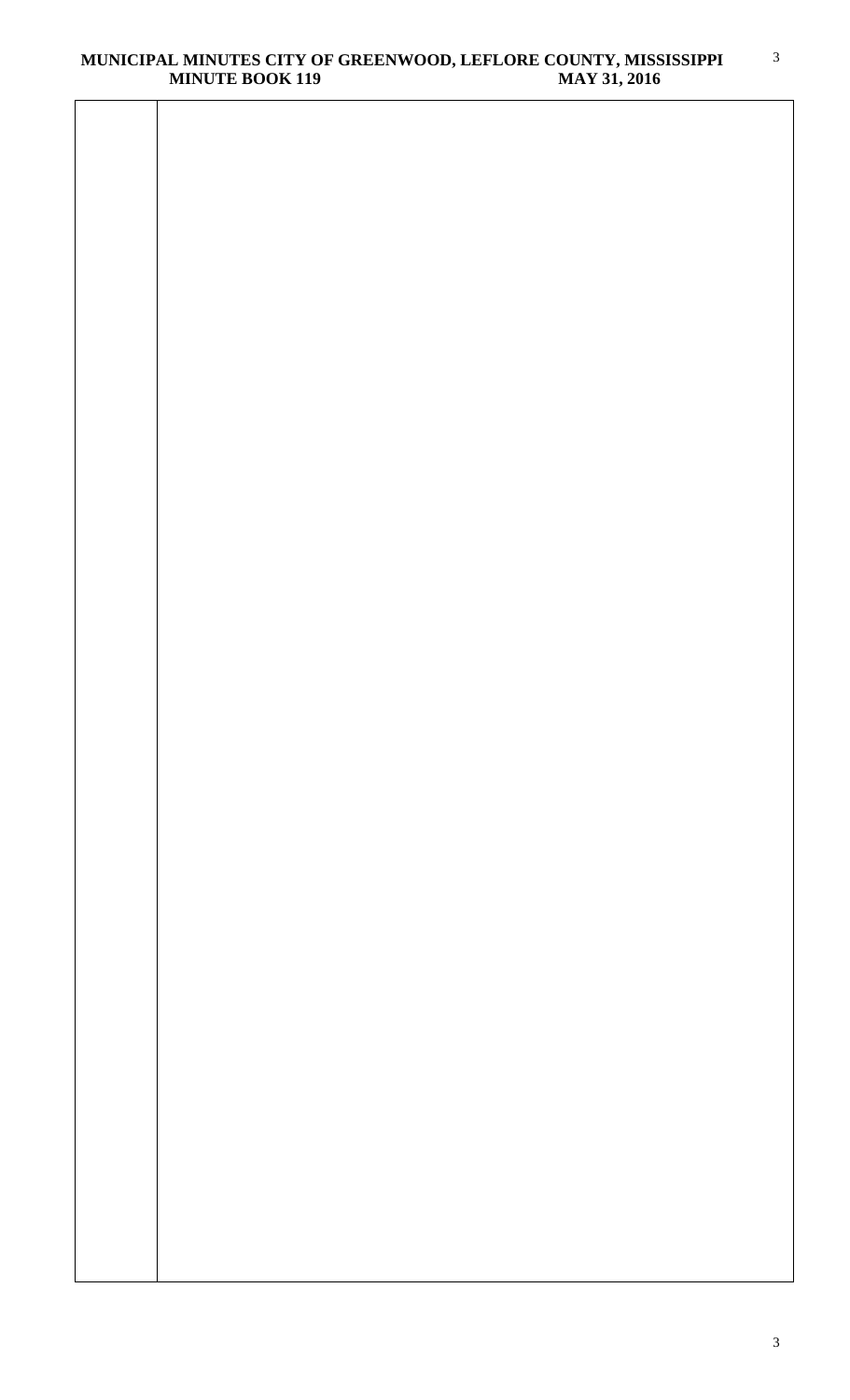### **MUNICIPAL MINUTES CITY OF GREENWOOD, LEFLORE COUNTY, MISSISSIPPI MINUTE BOOK 119 MAY 31, 2016**